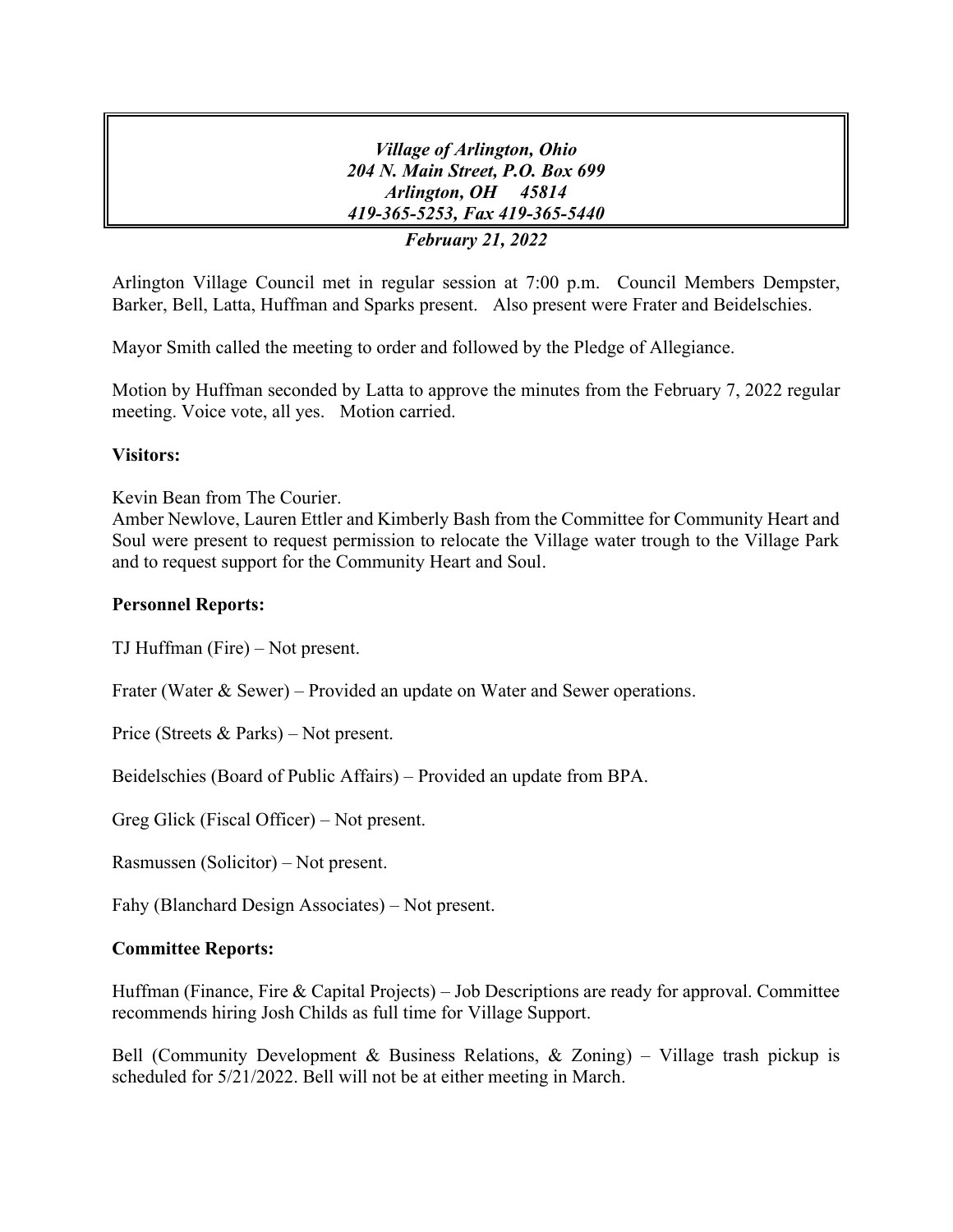Sparks (Water, Drainage  $&$  Sewer) – Ready to approve company for on line bill pay of utilities; Business and Professional Assoc. will be meeting on April 9; there may be a Farmers Market in Town this year; Blanchard Design is looking into Sewer System repairs and costs; Village Beautification Committee would like to install 4 planters along Main Street.

Latta (Maintenance, Safety, Trees & Street Lights) – Working on replacing some signs in the Village; meeting with Regional Rural Forestry to look at trees in the Village; Committee to recommend location for memorial tree in the Park.

Barker (Parks & Recreation) – Cost of materials for insulation in shelter house has increased by \$400; working on recommendation for Picnic in the Park; Festival Committee has asked for a possible donation of a pool pass for the Festival.

Dempster (Streets, Sidewalks & EMS) – No report.

Smith (Mayor) – Received a request for approval to spray for gypsy moths; Seth Roselet has requested a meeting for 3/30/2022 9:00 am to noon; Needs approval to request transfer of funds at Premier Bank for purchase of Park properties; requested Council review Zoning violation fines.

## **Old Business:**

Motion by Latta and second by Huffman to approve new/updated job descriptions to be included in the Village policy manual. Voice vote, all yes. Motion carried.

Motion by Huffman and second by Bell to hire Josh Childs as full time Village Support, at his current rate of pay, and including up to \$3600 annually for Health Insurance. Voice vote, all yes. Motion carried.

Motion by Sparks and second by Barker to use Ohio Softworks for on-line pay of Village utilities. Voice vote, all yes. Motion carried.

Motion by Barker and second by Latta to approve planting of a memorial tree in the Park, location to be determined by the Park Committee. Voice vote, all yes. Motion carried.

### **New Business:**

Motion by Barker and second by Bell to approve relocation of the watering trough to the circle in the Park. Voice vote, all yes. Motion carried.

Motion by Sparks and seconded by Bell endorse and support the Community Heart and Soul proposal and to provide support per the application requirements. Voice vote, all yes. Motion carried.

Motion by Barker and seconded by Huffman to donate a 2023 Pool Pass to the Festival Committee. Voice vote, all yes. Motion carried.